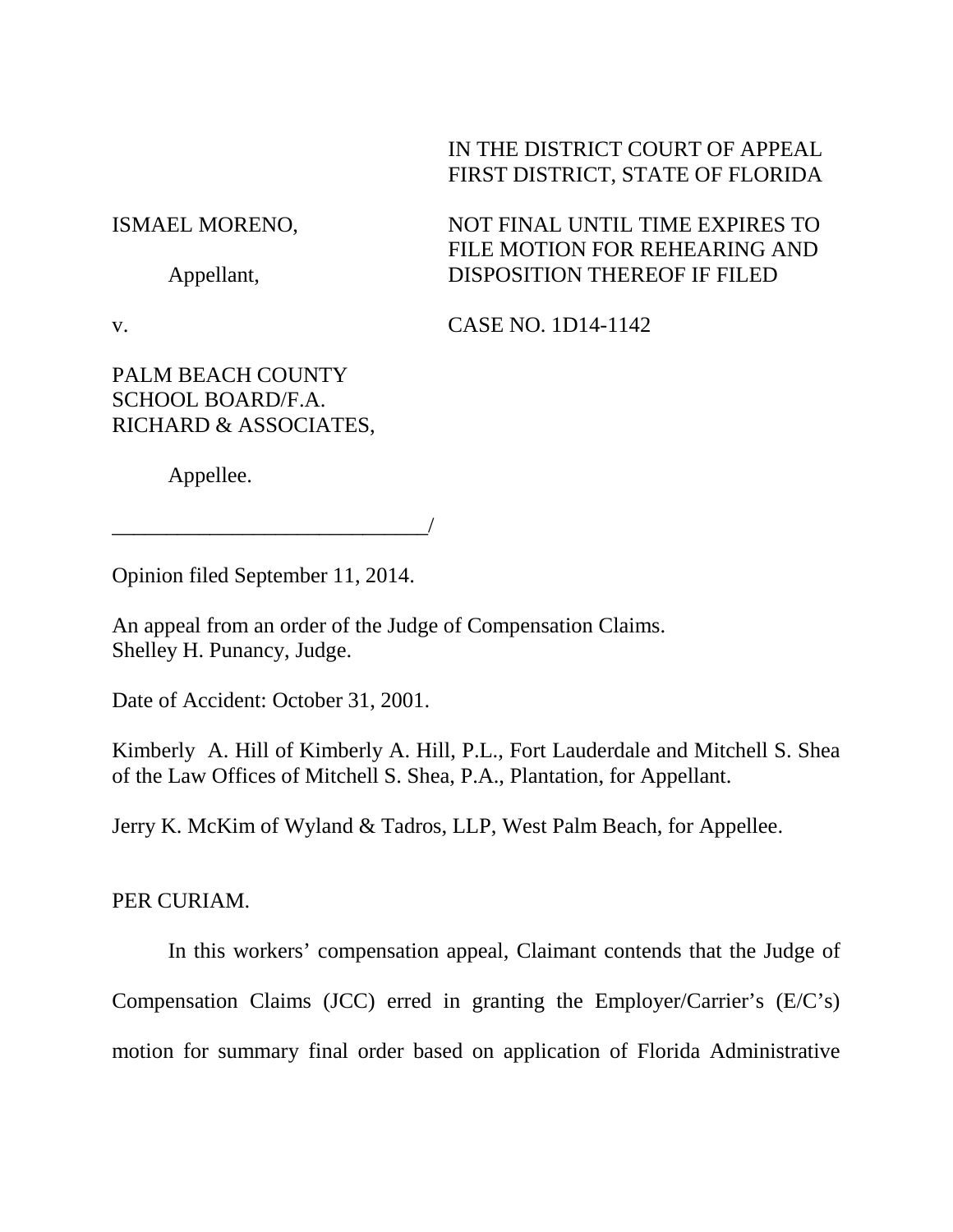Code Rule 60Q-6.116(2), often called the "two-dismissal" rule. We agree the JCC improvidently granted the motion and write to explain our reasons.

### I.

Claimant filed his first petition for benefits (PFB) claiming entitlement to permanent total disability (PTD) benefits on September 14, 2010, requesting payment effective March 1, 2008, and continuing. The relevant compensable injury involved the low back. At a January 6, 2011, mediation conference, Claimant agreed to dismiss the claim for PTD benefits without prejudice.

Claimant next filed a PFB on July 28, 2011, also seeking entitlement to PTD benefits, now asserting an effective date of June 29, 2011, and continuing. The compensable injury remained a low back injury. By notice served March 1, 2012, Claimant's attorney voluntarily dismissed the July 28 PFB.

Claimant's third PFB for PTD benefits was filed on November 12, 2013, and alleged both a low back injury and mental/psychiatric injuries. Claimant requested payment of PTD benefits beginning April 2, 2013, the date Claimant reached maximum medical improvement for his compensable psychiatric condition that had resulted in a permanent impairment.

The E/C filed a motion for summary final order, and, relying on this Court's opinion in American Woodmark Co. v. Sipe, 117 So. 3d 70 (Fla. 1st DCA 2013), argued that "two dismissals of a claim seeking payment of [PTD] benefits bars, by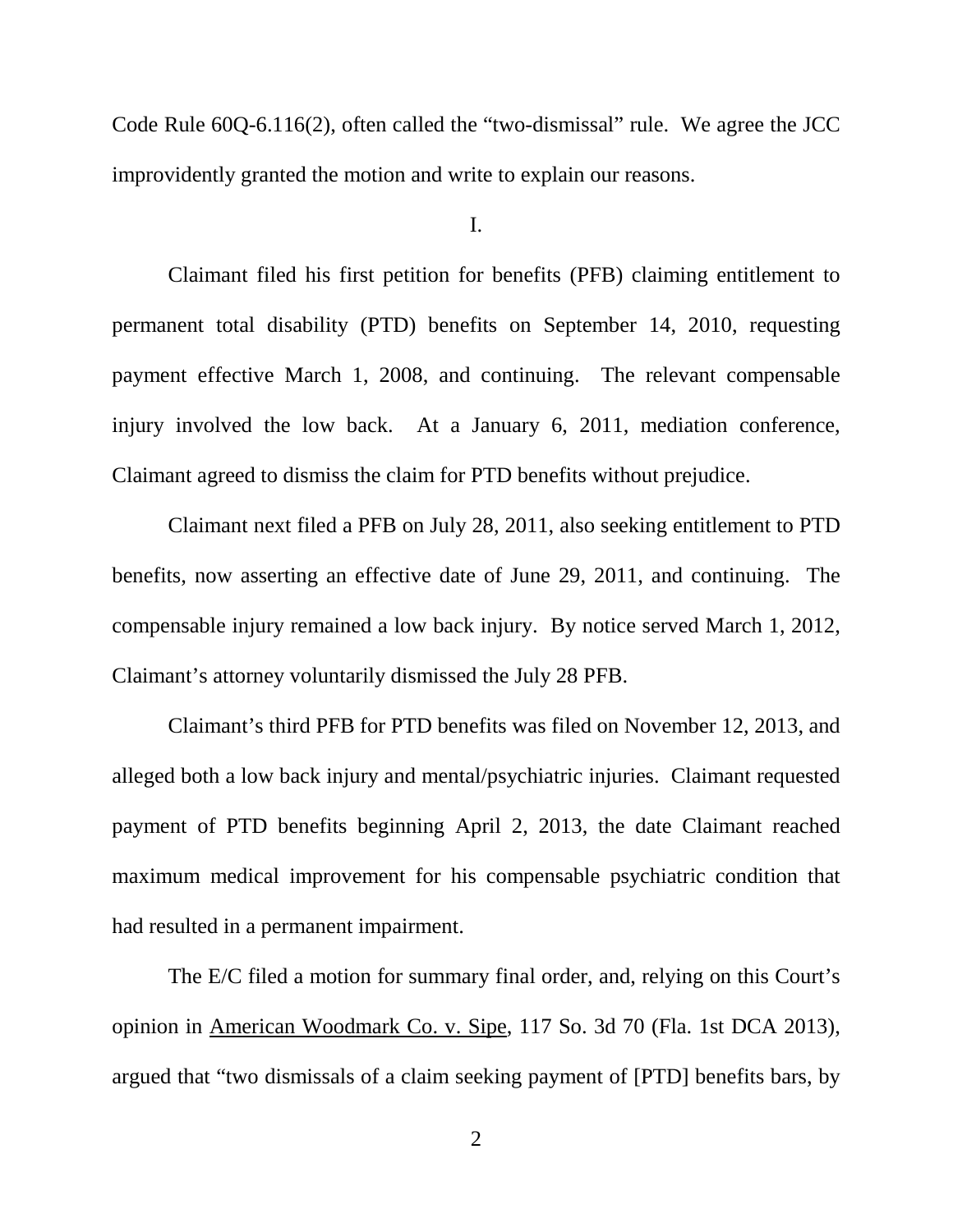application of the doctrine of res judicata, any future claim seeking the payment of [PTD] benefits irrespective of the differences which might exist respecting the commencement date of the payment of those benefits between multiple Petitions."

Claimant did not dispute he had filed, and voluntarily dismissed, two PFBs seeking entitlement to PTD benefits. Claimant argued, however, that the pending PFB was based on his compensable psychiatric condition. Thus, res judicata would not apply, he argued, because the current claim was based on different evidence than either of the two previously filed claims and came into existence only after both claims were dismissed.

## II.

The JCC dismissed the pending PFB seeking entitlement to PTD benefits "with prejudice under the principles of res judicata." In doing so, the JCC relied on the Sipe opinion, and concluded that "the Sipe Court justified its reversal . . . as it pertained to res judicata, by succinctly instructing that the 'two-dismissal' rule set forth at F.A.C.R. 60Q-6.116(2) absolutely bars a PTD claim under principles of res judicata where two prior voluntary dismissals of a PTD claim have been entered."

#### III.

Our review of a summary final order is de novo. See Thomas v. Eckerd Drugs, 987 So. 2d 1262, 1263 (Fla. 1st DCA 2008). Upon appellate review, all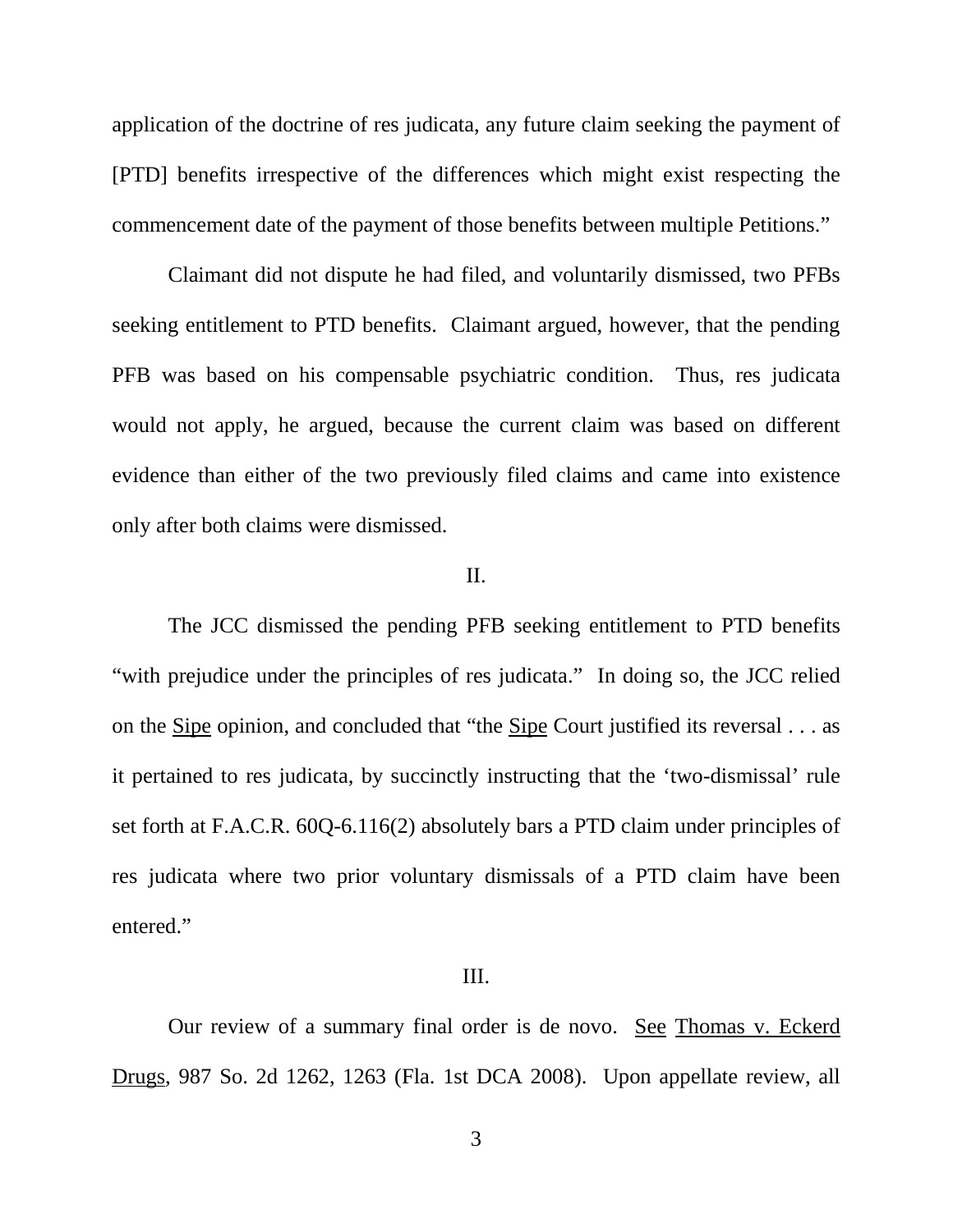reasonable inferences will be drawn in favor of the non-moving party. Id. "Summary judgment should not be granted unless the facts are so crystallized that nothing remains but questions of law. If the evidence is conflicting, will permit different reasonable inferences, or tends to prove the issues, it should be submitted to the trier of fact." Id. This accords with the Legislature's stated intent "that workers' compensation cases shall be decided on their merits." See § 440.015, Fla. Stat. (2001).

#### IV.

The JCC erred by focusing solely on the specific benefit claimed—PTD benefits—without giving due consideration to the general principles regarding res judicata. Because the two-dismissal rule is based on principles of res judicata, see Sipe, 117 So. 3d at 71, guidance must be taken from case law addressing both res judicata and the two-dismissal rule.

In Caron v. Systematic Air Services, 576 So. 2d 373 (Fla. 1st DCA 1991), this Court described how the long-standing principles behind the doctrine of res judicata should be applied in workers' compensation matters. Res judicata applies only when all of its elements are present. Id. at 375. As explained by the Caron Court, a "determining factor in deciding whether the cause of action is the same is whether the facts or evidence necessary to maintain the suit are the same in both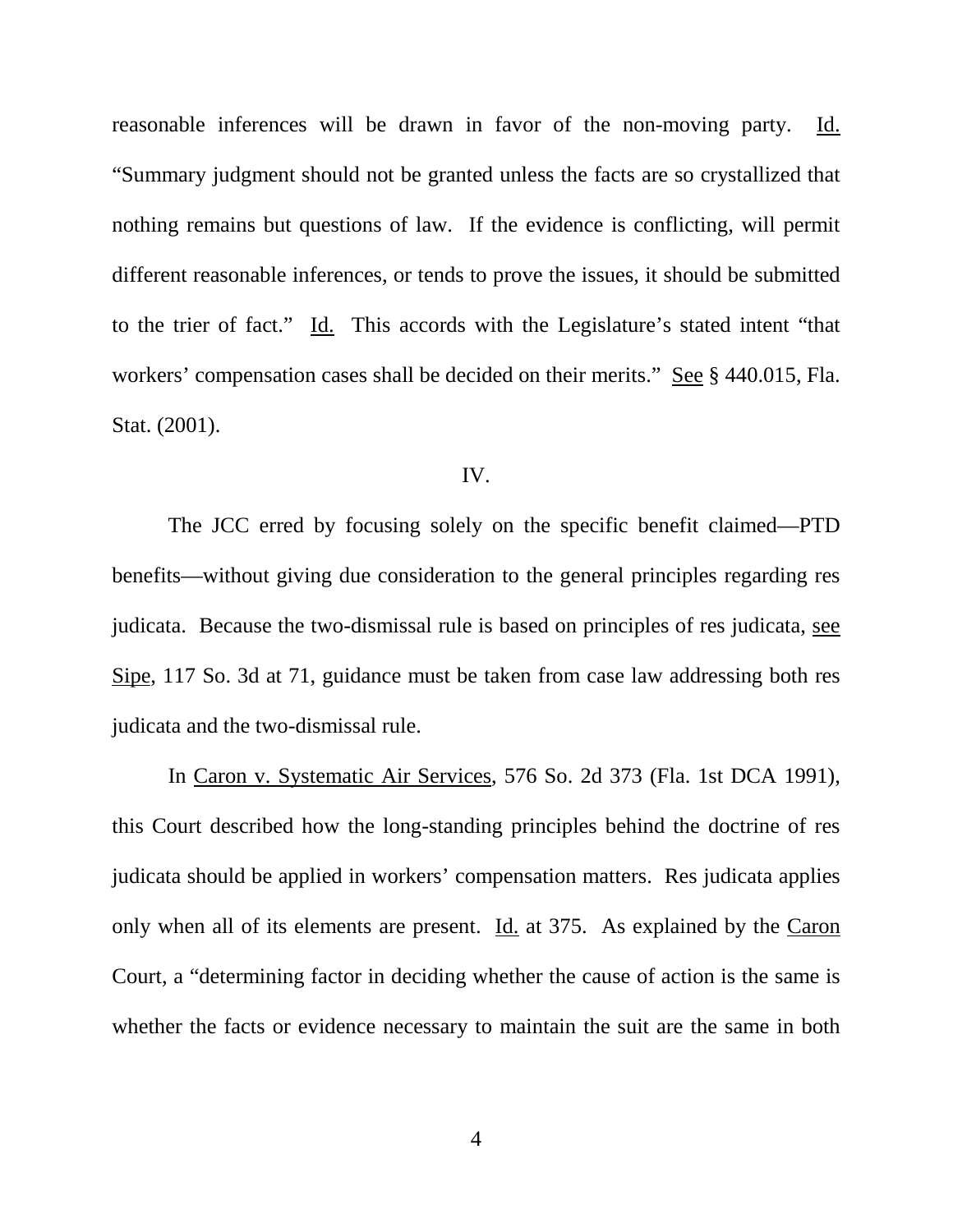actions." Id. It is this factor that is the key to a determination of whether Claimant's third PFB was barred by the two-dismissal rule and res judicata.

This Court has recognized that even where the class of benefit may be the same, the question remains whether the evidence is the same. See Brown v. Jerry Pybus Electric, 124 So. 3d 436, 438-39 (Fla. 1st DCA 2013) (reversing JCC's dismissal of PFB because it was unclear whether all PFBs requested reauthorization of Dr. Patel as opposed to psychotherapy pursuant to particular prescription). The burden was on the E/C, as the moving party, to prove that the claims were the same. Id. Here, the third PFB claimed entitlement to PTD benefits effective on a date subsequent to the filing date of the previously dismissed second PFB seeking PTD benefits. In addition, the third PFB alleged that a new condition required consideration: Claimant's mental/psychiatric condition, one already accepted as compensable by the E/C. These allegations arguably represent a different set of facts than was present before; consequently, it was incumbent on the JCC to consider them and determine whether they differed from those facts integral to the previously filed PFBs.

#### V.

Because the facts as to whether the evidence was the same were not so crystallized as to leave nothing but a question of law, the JCC erred in granting the E/C's motion for summary final order.